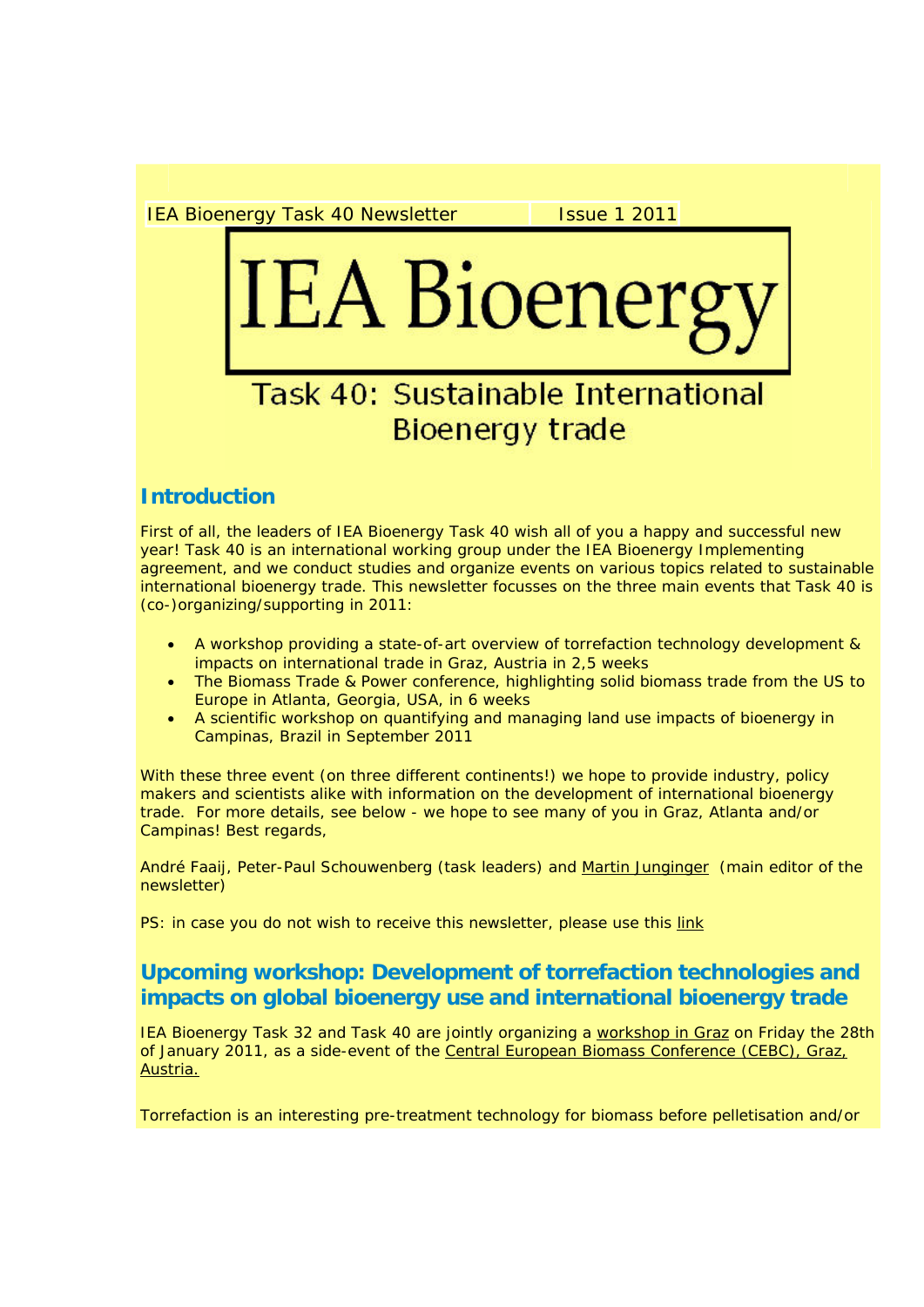combustion. It is a thermo-chemical process for the upgrading of biomass that is usually run at temperatures ranging from 200 to more than 300°C under the exclusion of oxygen and at ambient pressure. This workshop will give a comprehensive overview of fundamentals of torrefaction, the main advantages of and the challenges in producing torrefied biomass. Ongoing R&D activities will be shown, demonstration plants under construction or already in operation will be presented and the latest state-of-science in torrefaction will be discussed. Also, the possible implications of commercially available torrefaction technology for international bioenergy trade will be highlighted. Please download the final program which includes 12 speakers (of which 4 from front-running technology producers).

# **Upcoming conference: Biomass Trade & Power, Americas - updated program available!**

IEA Bioenergy Task 40 is supporting the **Biomass Trade & Power Americas** conference, 23 – 24 February 2011, in Atlanta, Georgia, USA, organized by CMT. A number of task 40 members will be speaking at this conference, which will be aiming to push forward solid biomass utilization & international trade. The conference covers the entire chain from feedstock sourcing and pellet production in the South-East of the US, all logistic steps up till the end users in Europe, and should therefore be of interest to industry representatives from both the US and Europe. Also US and EU policies regarding solid biomass (including sustainability certification) will be discussed. Please download the updated program and/or register directly!

Reasons & Benefits of attending CMT's Biomass Trade & Power Americas:

- Seek clarification from the US Department of Energy (DOE) on biomass utilization in energy/ utilities sectors
- Grasp current knowledge of the new programs and rulings from the actual authors
- Utilities stakeholders' perspectives on challenges/opportunities in the execution of biomass-based initiatives
- Evolving US & EU Biomass/ Renewable Energy Policies & Impact on Exports
- Latest updates on Sustainability Criteria & Certification Standards for Biomass Exports to Europe
- Find out from European utilities on the expectation for wood pellets imports & experience in large co-firing
- Unfold NEW Trade & Investment Opportunities in Southeast's biomass value chain
- Understand the Balancing Effort of the Emerging Bioenergy Industry with the Existing Wood Processing Sector in the Southeast
- Find out from Financing experts on criteria & funding options available for your projects
- Insights on Freight market & Economics of Shipping from Americas to Europe
- Evaluate and compare Wood Chips, Wood Pellets & Energy Crops for Export & Power generation
- Find out how Energy Crops can be utilized economically in biomass power generation
- Assess the benefits of Torrefaction amongst all other Pretreatment/ Densification **Technologies**
- Attain knowledge & experience sharing on Fuel Switching (e.g. Co-firing) & Pretreament in the ONE day post conference workshop
- Enjoy more than 10 hours of Interaction & Networking Opportunities with key stakeholders from the Americas' biomass value chain, from raw material, financing, processing, logistics, shipping and regulatory representatives, etc.

Have you got a copy of the video cum slide presentation entitled "Sourcing of Sustainable Solid Biomass for large-scale co-firing in NW Europe" by Peter-Paul Schouwenberg, a Senior Officer, Regulatory Affairs, from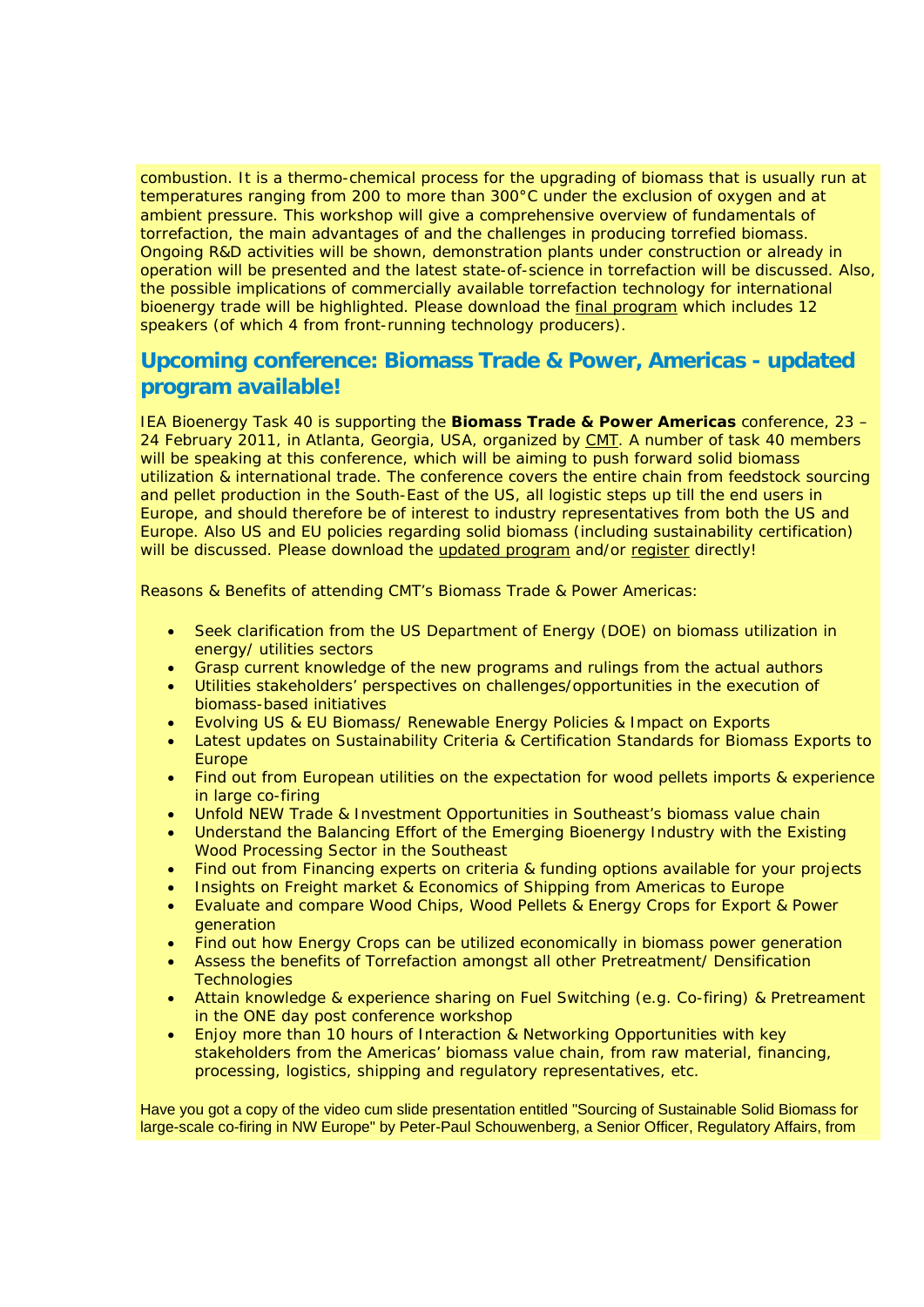RWE Essent, and task leader of IEA Bioenergy Task 40? If not, simply click here to request for access today.



# **First workshop announcement & call for papers - Quantifying and managing land use impacts of bioenergy**

Tasks 38, 40 and 43 are jointly organizing a workshop on land use impact of bioenergy in Campinas, Brazil on September 19-21 2011, hosted by CTBE. This workshop aims to bring together state-of-the-art research assessing the impacts of the increasing allocation of land use to dedicated energy crops (e.g. land-use related GHG emissions, and impacts on biodiversity and environment), and providing strategies to mitigate them.

The workshop will address the following specific themes:

1. Quantifying direct (dLUC) and indirect land use change (iLUC) impacts of bioenergy:

- methods for estimating iLUC economic models, other approaches
- area affected by dLUC and iLUC
- impacts on GHG balances, including significance of timing of emissions and removals;
- impacts on soil, water, biodiversity and environmental services

2. Recognizing land use impacts of bioenergy

- in GHG accounting,
- in climate change and renewable energy policies/programs

3. Minimizing land use impacts of bioenergy

- policy responses,
- standards and certification,
- integrated land use strategies

Please download the full first announcement, including the invitation to **send us expressions of interest to present at the workshop**!

# **Past event: International trade of bioenergy commodities: Experiences with certification and setting up sustainable supply chains**

EUBIONETIII and IEA Bioenergy Task 40 jointly organised a workshop in Rome, Italy on the 21st of October 2010. The aims of this workshop were: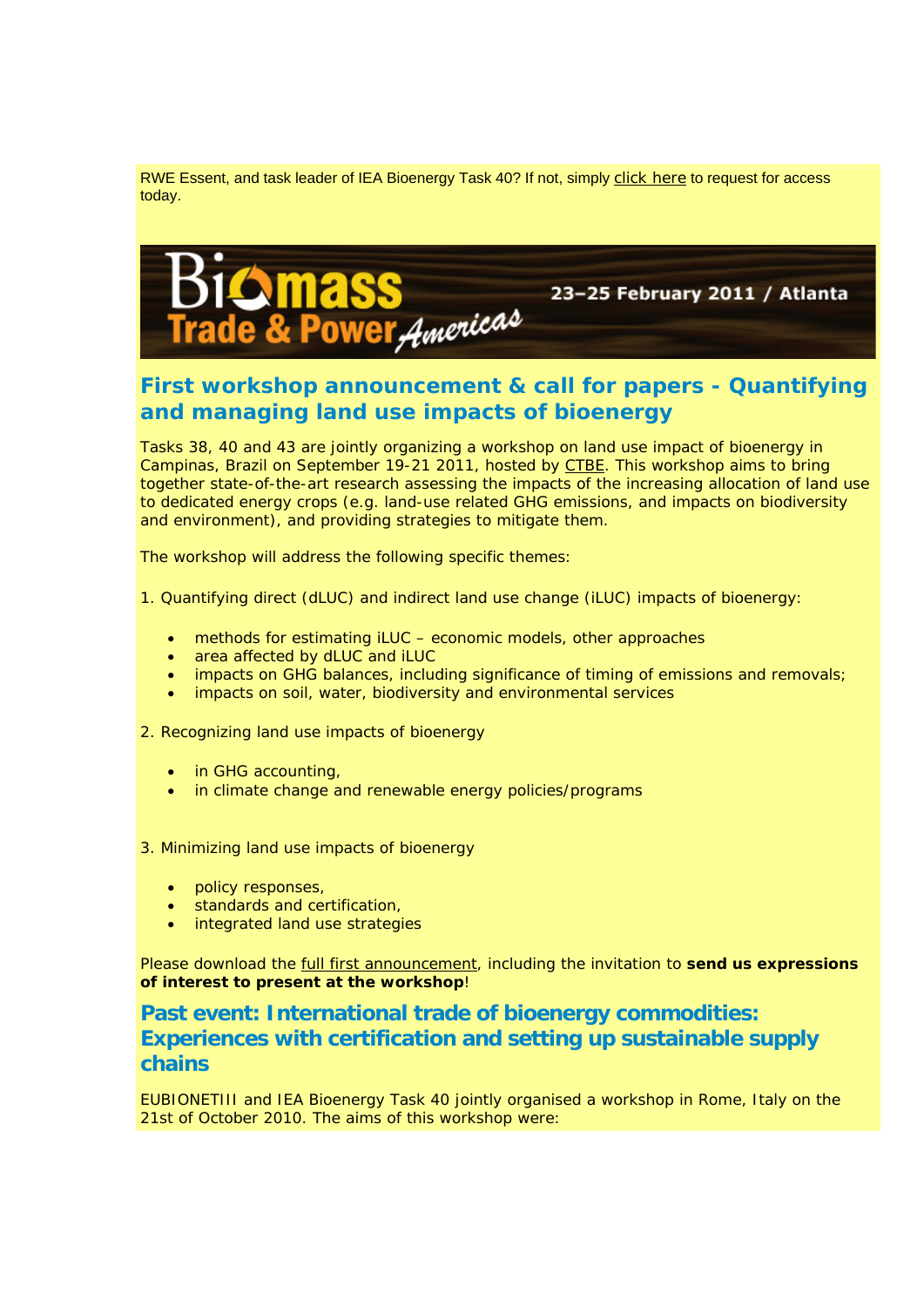1) To provide an overview of experiences and regarding sustainability certification, including the current status of legislation in the EU and elsewhere.

2) To show concrete case studies of ongoing sustainable international supply chains – both for solid and liquid biomass.

3) To identify and discuss both opportunities to develop sustainable international bioenergy supply chains and identify (policy) barriers to be overcome.

The morning session focussed on ongoing development of sustainability certification systems of solid and liquid bioenergy commodities and effects on international trade. In the afternoon session, a number of concrete case studies of sustainable biomass production were highlighted, as were numerous aspects regarding the implementation of sustainability certification systems.

All presentations and a comprehenisve workshop summary are available for download for free.

### **Task leadership and overview of national team leaders**

The Task is jointly led and coordinated by André Faaij (Copernicus Institute, Utrecht University) and Peter-Paul Schouwenberg (RWE Essent). Martin Junginger (Copernicus, UU) is assisting and logistically supporting the Task. Kees Kwant (Agentschap NL) is Operating Agent for the Task.

### **Austria**

### **Lukas Kranzl and Julian Matzenberger** Vienna University of Technology Tel: +43-1-58801 37351 Lukas.Kranzl@tuwien.ac.at

### **Michael Wild**

Wild und Partner Tel: +43 676 611 76 22 michael@wild.or.at

### **Belgium**

**Luc Pelkmans** VITO Tel. +32-14-335830 luc.pelkmans@vito.be

### **Didier Marchal**

SPW Tel : +32-81-335865 Didier.Marchal@spw.wallonie.be

### **Brazil**

**Arnaldo Walter and Paulo Dolzan** State University of Campinas

Tel: +55-19-3521-3283 awalter@fem.unicamp.br

### **Canada**

**Doug Bradley** Climate Change Solutions Tel: +1-613-321-2303 douglas.bradley@rogers.com



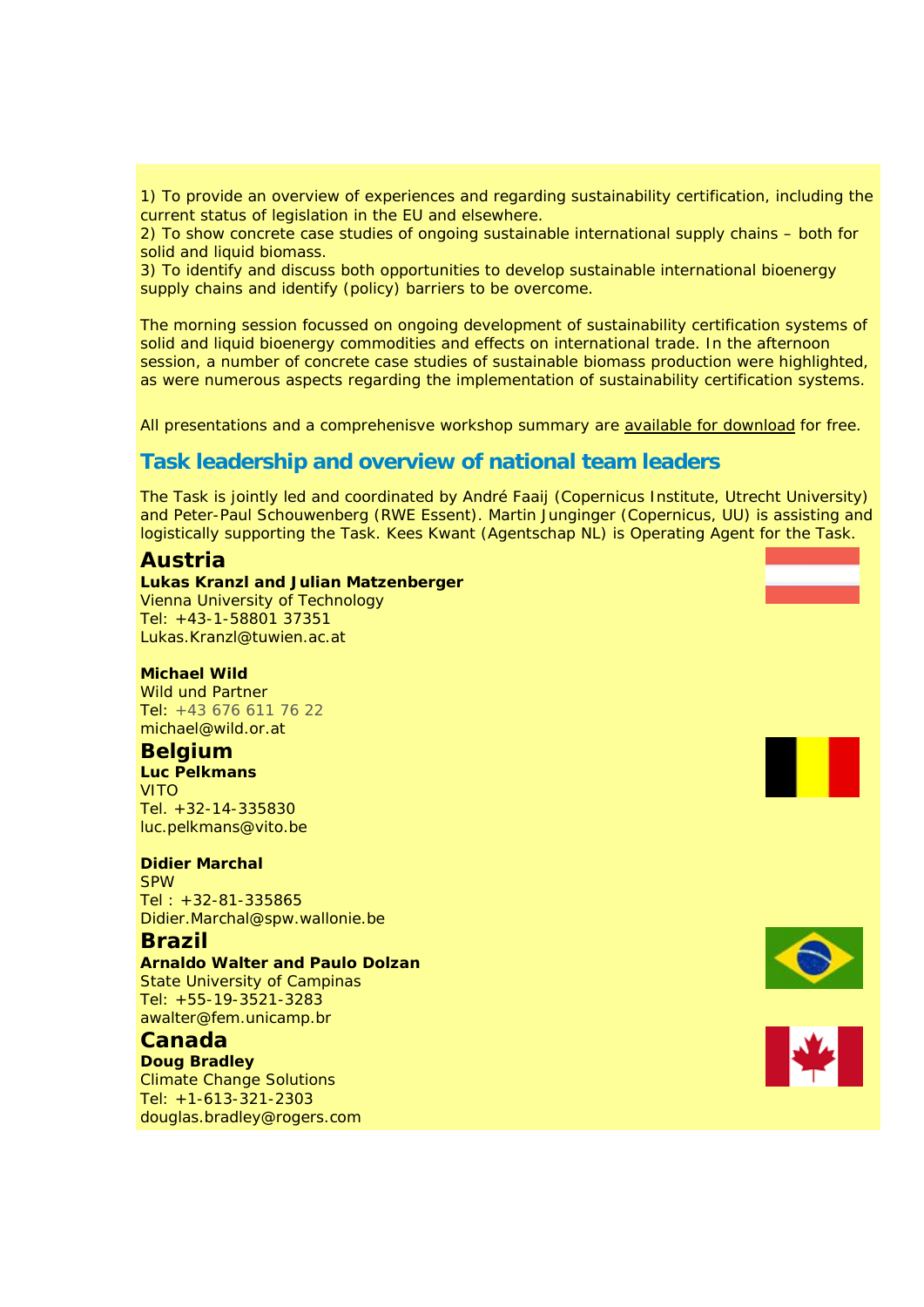## **Denmark**

**Lars Nikolaisen** Danish Technological Institute Tel: +45 -7220- 1302 Lars.Nikolaisen@teknologisk.dk

### **Finland**

**Tapio Ranta & Jussi Heinimö** Lappeenranta University of Technology Tel: +358-5-62111 tapio.ranta@lut.fi & jussi.heinimo@lut.fi

### **Germany**

**Uwe R. Fritsche** Oeko-Institut Tel +49-6151-8191-24 u.fritsche@oeko.de

### **Daniela Thraen**

DBFZ Tel. +49- 341- 2434-435 Daniela.Thraen@dbfz.de

**Michael Deutmeyer** CHOREN Biomass GmbH Tel: +49 -40 - 398156 30 Michael.Deutmeyer@choren.com

### **The Netherlands**

**Andre Faaij & Martin Junginger,** Utrecht University Tel: +31-30-2537643 a.p.c.faaij@uu.nl & h.m.junginger@uu.nl

### **Peter-Paul Schouwenberg,**

RWE - Essent Corporate Affairs peter-paul.schouwenberg@essent.nl

### **Italy**

**Alessandro Berti,** Api Nòva Energia l. Tel: +39-06-8493351 Alessandro.berti@apinovaenergia.com

### **Maurizio Cocchi,**

ETA - Renewable Energies Tel: +39-055-5002174 Maurizio.cocchi@etaflorence.it

### **Japan**

**Shinichi Goto and Mitsu Oguma** AIST Tel: +81-29-861-7080 goto.s@aist.go.jp & mitsu.oguma@aist.go.jp